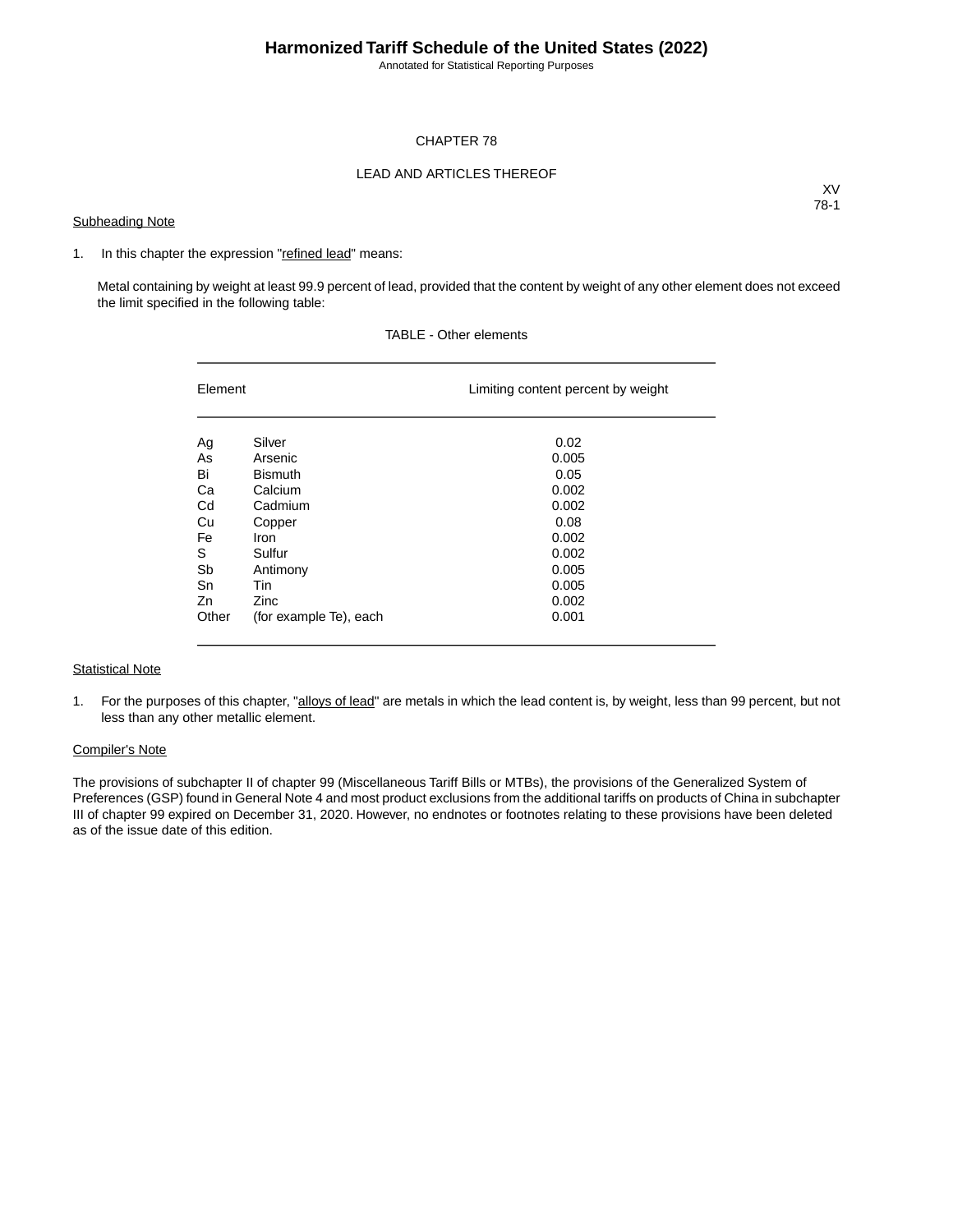Annotated for Statistical Reporting Purposes

| Heading/                 | Stat.       |                                                                                         | Unit           | Rates of Duty                                               |                                                                                                        |       |
|--------------------------|-------------|-----------------------------------------------------------------------------------------|----------------|-------------------------------------------------------------|--------------------------------------------------------------------------------------------------------|-------|
| Subheading               | Suf-<br>fix | Article Description                                                                     | of<br>Quantity | General                                                     | $\mathbf{1}$<br>Special                                                                                | 2     |
| 7801<br>7801.10.00 00    |             | Unwrought lead:                                                                         |                | 2.5% on the<br>value of the<br>lead content                 | Free (A*, AU, BH,<br>CL, CO, D, E, IL,<br>JO, KR, MA, OM,                                              | 10%   |
| 7801.91.00 00            |             | Other:<br>Containing by weight antimony as the principal other                          | kg<br>Pb kg    | 2.5% on the<br>value of the<br>lead content $\frac{1}{2}$   | P, PA, PE, S, SG)<br>Free (A, AU, BH, CL, 10%<br>CO, D, E, IL, JO,<br>KR, MA, OM, P,<br>PA, PE, S, SG) |       |
| 7801.99<br>7801.99.30 00 |             | Other:                                                                                  | kg<br>Pb kg    | $.25%$ on the<br>value of the<br>lead content $\frac{1}{2}$ | Free (A, AU, BH, CL, 10.5%<br>CO, D, E, IL, JO,<br>KR, MA, OM, P,<br>PA, PE, S, SG)                    |       |
| 7801.99.90               |             |                                                                                         |                | 2.5% on the<br>value of the<br>lead content <sup>1/</sup>   | Free (A, AU, BH, CL,<br>CO, D, E, IL, JO,<br>KR, MA, OM, P,<br>PA, PE, S, SG)                          | 10%   |
|                          | 30<br>50    |                                                                                         | Pb kg          |                                                             |                                                                                                        |       |
| 7802.00.00               |             |                                                                                         | Pb kg          | Free                                                        |                                                                                                        | 11.5% |
|                          | 30<br>60    |                                                                                         | Pb kg<br>kg    |                                                             |                                                                                                        |       |
| 7804                     |             | Lead plates, sheets, strip and foil; lead powders and flakes:                           | Pb kg          |                                                             |                                                                                                        |       |
| 7804.11.00 00            |             | Plates, sheets, strip and foil:<br>Sheets, strip and foil of a thickness (excluding any |                |                                                             | Free (A, AU, BH, CL, 45%<br>CO, D, E, IL, JO,<br>KR, MA, OM, P,<br>PA, PE, S, SG)                      |       |
| 7804.19.00 00            |             |                                                                                         |                |                                                             | Free (A, AU, BH, CL, 45%<br>CO, D, E, IL, JO,<br>KR, MA, OM, P,                                        |       |
| 7804.20.00 00            |             |                                                                                         |                |                                                             | PA, PE, S, SG)                                                                                         | 45%   |
|                          |             |                                                                                         |                |                                                             |                                                                                                        |       |
|                          |             |                                                                                         |                |                                                             |                                                                                                        |       |
|                          |             |                                                                                         |                |                                                             |                                                                                                        |       |
|                          |             |                                                                                         |                |                                                             |                                                                                                        |       |
|                          |             |                                                                                         |                |                                                             |                                                                                                        |       |
|                          |             |                                                                                         |                |                                                             |                                                                                                        |       |

XV 78-2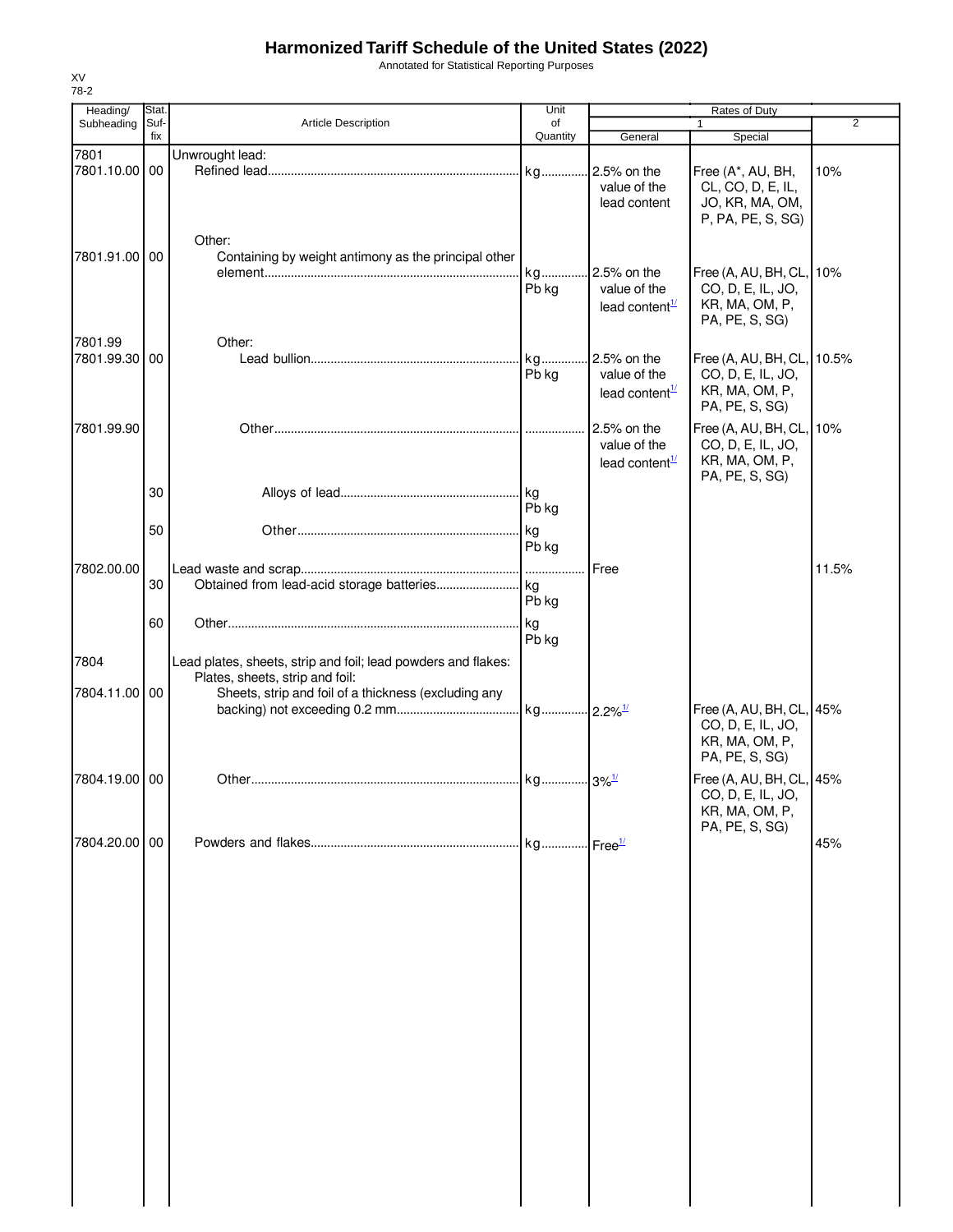Annotated for Statistical Reporting Purposes

| Heading/      | Stat. |                                                           | Unit      | Rates of Duty |                                                                                      |                |
|---------------|-------|-----------------------------------------------------------|-----------|---------------|--------------------------------------------------------------------------------------|----------------|
| Subheading    | Suf-  | Article Description                                       | $\circ$ f |               | $\mathbf{1}$                                                                         | $\overline{2}$ |
|               | fix   |                                                           | Quantity  | General       | Special                                                                              |                |
| 7806          |       | Other articles of lead:                                   |           |               |                                                                                      |                |
| 7806.00.03 00 |       |                                                           |           |               | Free (A, AU, BH, CL, 45%<br>CO, D, E, IL, JO,<br>KR, MA, OM, P,<br>PA, PE, S, SG)    |                |
| 7806.00.05 00 |       | Lead tubes, pipes and tube or pipe fittings (for example, |           |               | Free (A, AU, BH, CL, 45%<br>CO, D, E, IL, JO,<br>KR, MA, OM, P,<br>PA, PE, S, SG)    |                |
| 7806.00.80 00 |       |                                                           |           |               | Free (A, AU, B, BH, 45%<br>CL, CO, D, E, IL,<br>JO, KR, MA, OM,<br>P, PA, PE, S, SG) |                |
|               |       |                                                           |           |               |                                                                                      |                |
|               |       |                                                           |           |               |                                                                                      |                |
|               |       |                                                           |           |               |                                                                                      |                |
|               |       |                                                           |           |               |                                                                                      |                |
|               |       |                                                           |           |               |                                                                                      |                |
|               |       |                                                           |           |               |                                                                                      |                |
|               |       |                                                           |           |               |                                                                                      |                |
|               |       |                                                           |           |               |                                                                                      |                |
|               |       |                                                           |           |               |                                                                                      |                |

XV 78-3